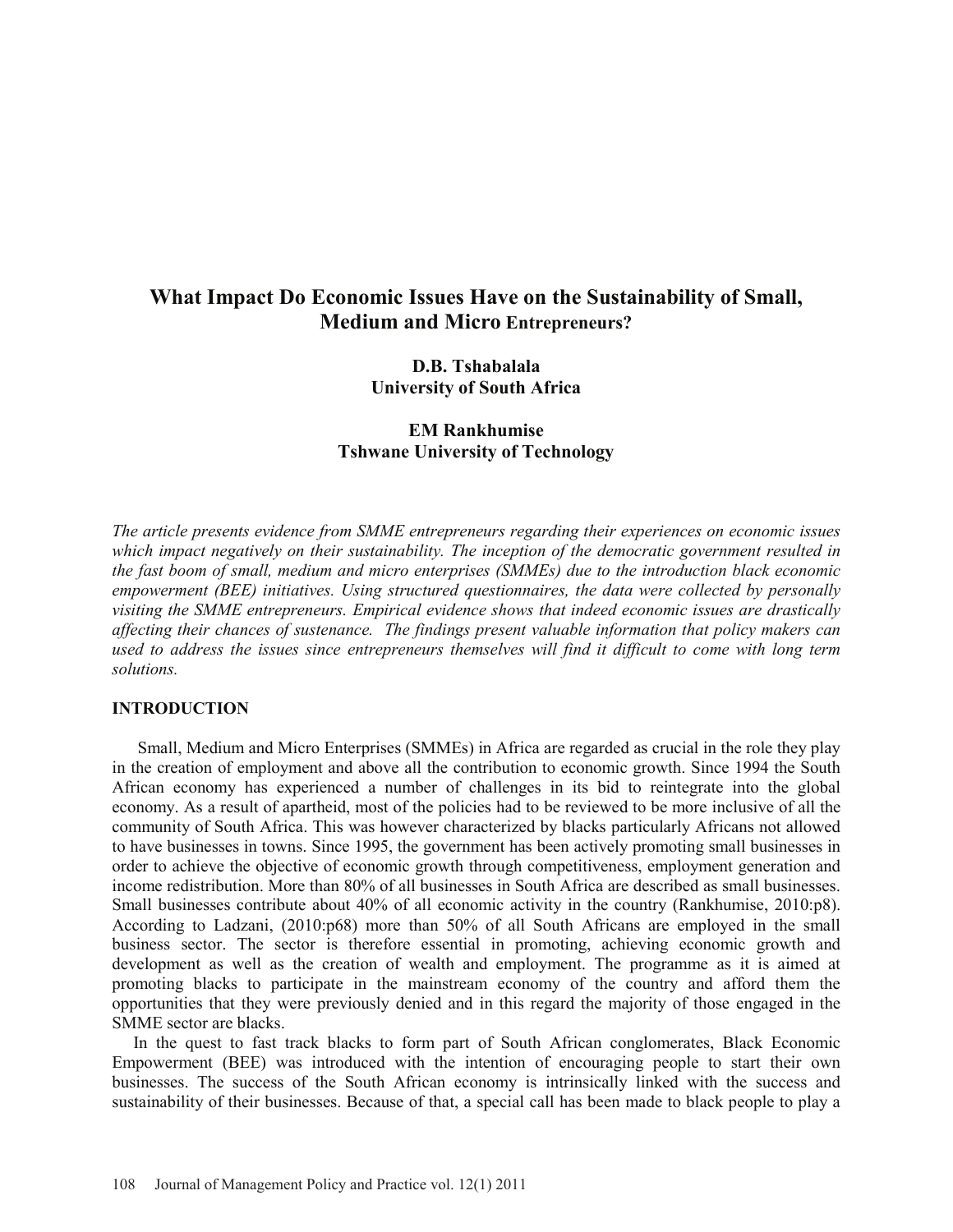role of establishing their own businesses and tender for government work. However, a number of critical issues impacting on the success of small businesses in South Africa especially the blacks have been raised by community leaders and researchers. Dutton and Jackson (1987) state that the assumption underlying most organizational theory, research and practice is that the short-term effectiveness and long-term survival of organisations are determined by the actions they take in response to their external environment. Currently, most discussions on small business in South Africa are high on the government agenda and revolve around the need to promote the small, medium and micro enterprises (SMMEs) activities as detailed in the National Small Business Act of 1996. As an indication of the seriousness of the government to promote SMMEs, a number of support institutions were established, namely Ntsika Enterprises Promotion Agency (NEPA), which is a nonfinancial support agency, Khula Finance Enterprises Finance Limited, which is a wholesale financial mobilization and credit guarantee institution, and Small Enterprise Development Agency (SEDA), which is an institution focusing on the support and promotion of enterprises to reach a greater variety of enterprises, particularly those located in rural areas. SMEs play a significant role in the business system of both developed and developing economies. This article is grounded on one factor of the PESTLE model namely economic issues.

Due to the current economic meltdown locally and globally, businesses are struggling to make ends meet as a result of the fact that consumers do not have adequate money to buy and high interest rates also affect the businesses negatively. This situation however could further create a serious challenge to the SMMEs to sustain their survival and as such they are likely to face bleak future. To date as a result of recession, many businesses were closed, where more than 20 factories have already shutdown and about 4 700 workers losing their jobs (Ntingi, 2008: p12) The economists are of the opinion that the situation may yet get worse as the meltdown in global markets and the high interest rates continue to bite and SMMEs are fundamentally affected in terms sustaining their operations. Small businesses in South Africa, particularly those operated by blacks are operating in a rapidly changing environment. Small businesses are more vulnerable to changes in the economic environment than large businesses because they are unable to respond due to lack funds to respond to the changing environment.

## **AIM AND OBJECTIVES OF THE STUDY**

The broad aim of the study is to establish the economic issues that affect sustainability of SMMEs *inter alia* with inflation, interest rates, and exchange rates. The objectives for the study are set as follows:

(1) To establish the economic factors impacting negatively on the sustainability of SMMEs.

(2)Recommend appropriate policies that could enhance the viability of small business in Mamelodi.

# **RESEARCH DESIGN AND METHODOLOGY**

To achieve the set objectives for the study, practicable research methodologies of a quantitative survey were employed. A quantitative approach was used with the intention of determining challenges created by economic issues facing entrepreneurs in running their business successfully and become sustainable. The rationale for quantitative research is "testing a theory composed of variables, measured with numbers and analyzed with statistical procedures, with the view of determining the predictive generalizations of the theory" (Leedy and Ormrod,:2005: p89).

#### **POPULATION AND SAMPLING**

The population in this study consisted of small business owners from Mamelodi municipality. A convenient sampling was used to select participants from the list that was provided by the municipality. According to the list there are 350 businesses operating in the area. Due to time and financial constrains only 59 questionnaires were issued. A convenient sampling approach was used to select 59 small business owners from Mamelodi in Gauteng to participate in the study.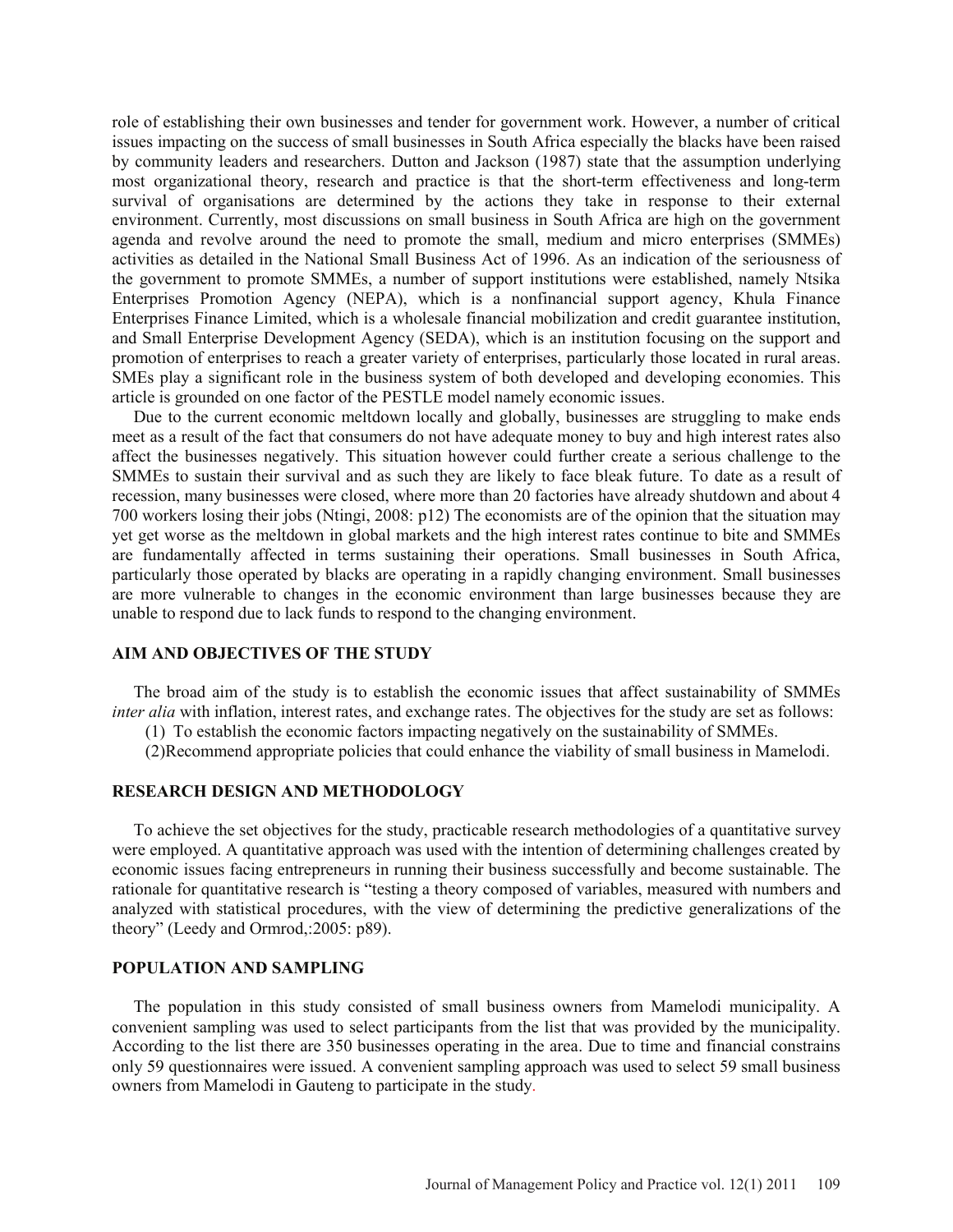#### **ETHICAL CONSIDERATION**

Clear guidelines were given on how to complete the questionnaire. Prior to obtaining informed consent, the aim of the study and the process of data collection were explained to the respondents so that they could choose whether to participate or not. Respondents were also informed that confidentiality and anonymity will be maintained since no personal identifiers were used.

# **DATA COLLECTION AND ANALYSIS**

Primary data were collected through a structured questionnaire which was developed by the researchers. The survey consists of a developed questionnaire. According to Huysamen (1994:p36), a survey questionnaire may be used to obtain the biographical details and opinions of respondents and as such it was perceived to be the appropriate tool for the study)

A questionnaire was developed for data collection purposes mainly from relevant SMME literature, including the National Small Business Act of 1996. The questionnaire consisted of three sections: biographical, small business activities and perceptual data. A 5-point Likert scale was used to gather the data consisting of strongly agree, agree, uncertain, strongly agree and disagree. The questionnaire consisted of questions pertaining to economic issues impacting on the sustainability of small businesses. In each statement respondents had to indicate their degree of agreement or disagreement with the content.

## **DISCUSSION OF THE FINDINGS**

#### **Sample Realisation**

The survey was conducted in the Mamelodi municipality area on 59 small business owners .The respondents were asked to indicate the factors that affect their businesses negatively. Of the 59 questionnaires issued, 50 were returned. This made a response rate of 85%. The gender distribution of the respondents consisted of 32 (64%) males and 18 (36%) females. The respondents are from the following racial groups: African 38 (76%), whites 2 (4%), Indians 4(8%) and colored's 6 (12%). The participants were from the following sectors: food outlets 12 (24%), general dealers 21 (42%), garages 3 (6%), liquor outlets 4 (8%) and other 10(20%). A list of these businesses operating in the Mamelodi was obtained from the Municipality and the list was used as the base line for the inclusion in the study. The inclusion criteria were: a business should be registered, being in operation for three years and above.

#### **DISCUSSION**

The 5-point scale on all items was transformed into a 3-point scale indicating agreement, uncertainty and disagreement. In other words, "strongly agree" was merged with "agree" and "strongly disagree" with "disagree". The rationale for this merging was that the researchers were of the view that a tripolar dimensional approach of agree-uncertain-disagree would provide stronger, yet simpler explanations of the perceptions of respondents. Owing to the small sample size, only descriptive and non - parametric data analysis procedures were done for this specific study (Mazzocci, 2008). For the purpose of this article, data is only being presented in percentages.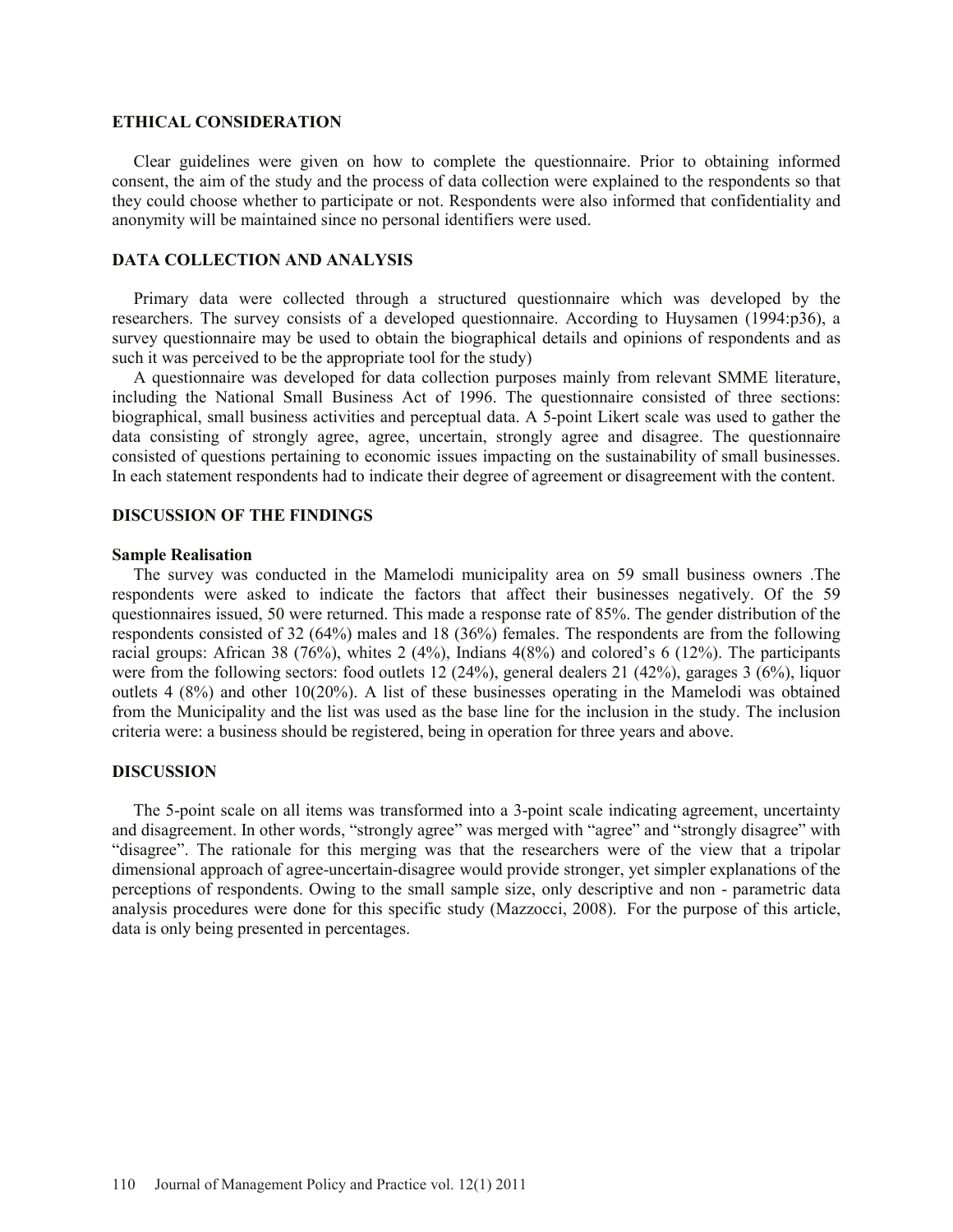|               | Economic<br><b>Strongly DisAgree Neutral Agree Strongly</b> |                  |                  |                |                |     |
|---------------|-------------------------------------------------------------|------------------|------------------|----------------|----------------|-----|
|               |                                                             |                  | <b>Disagree</b>  |                |                |     |
| <b>Issues</b> |                                                             | $\mathbf{1}$     | $\overline{2}$   | $\overline{3}$ | $\overline{4}$ | 5   |
|               | Exchange rate volatility<br>1.                              | $\mathbf{0}$     | $\boldsymbol{0}$ | 25             | 15             | 10  |
|               |                                                             | $0\%$            | $0\%$            | 50%            | 30%            | 20% |
| 2.            | Increase in interest rates                                  | $\boldsymbol{0}$ | $\boldsymbol{0}$ | 10             | 25             | 15  |
|               |                                                             | $0\%$            | $0\%$            | 20%            | 50%            | 30% |
| 3.            | Increased inflation                                         | $\boldsymbol{0}$ | $\boldsymbol{0}$ | 15             | 20             | 15  |
|               |                                                             | $0\%$            | $0\%$            | 20%            | 50%            | 30% |
| 4.            | Cost of transport                                           | $\mathbf{0}$     | $\boldsymbol{0}$ | 10             | 25             | 15  |
|               |                                                             | $0\%$            | $0\%$            | 20%            | 50%            | 30% |
| 5.            | <b>Banking costs</b>                                        | $\overline{0}$   | $\boldsymbol{0}$ | 10             | 25             | 15  |
|               |                                                             | $0\%$            | $0\%$            | 20%            | 50%            | 30% |
| 6.            | Relaxation of exchange controls                             | $\overline{0}$   | $\boldsymbol{0}$ | 25             | 15             | 10  |
|               |                                                             | $0\%$            | $0\%$            | 50%            | 30%            | 20% |
|               | Lack of funds<br>7.                                         | $\theta$         | $\mathbf{0}$     | $\mathbf{0}$   | 25             | 25  |
|               |                                                             | $0\%$            | $0\%$            | $0\%$          | 50%            | 50% |
| 8.            | Competition from imports                                    | $\boldsymbol{0}$ | $\boldsymbol{0}$ | 15             | 25             | 10  |
|               |                                                             | $0\%$            | $0\%$            | 30%            | 50%            | 20% |
|               | Recession<br>9.                                             | $\boldsymbol{0}$ | $\boldsymbol{0}$ | 10             | 15             | 25  |
|               |                                                             | $0\%$            | $0\%$            | 20%            | 30%            | 50  |
|               | 10. Communication costs                                     | $\mathbf{0}$     | $\boldsymbol{0}$ | 26             | 14             | 10  |
|               |                                                             | $0\%$            | 0%               | 52%            | 28%            | 20% |

**TABLE 1 ECONOMIC ISSUES IMPACTING NEGATIVELY ON THE BUSINESSES SURVIVAL**

The above table reflects the respondents' perceptions regarding how economic issues affect the sustainability of their businesses and each respond is discussed below.

## **EXCHANGE RATE**

Based on the findings in table 1 above, 50% of the respondents agreed that exchange rate changes had a negative impact on the success of their businesses. The rand has depreciated substantially since the end of apartheid. By the end of 2003, it lost about 50% of its value. Most of this depreciation reflected a higher inflation rate in South Africa than that of its trading partners. In real effective terms, the rand went down by almost 15% between 1994 and the end of 2003, having peaked at 35% at the end of 2001. The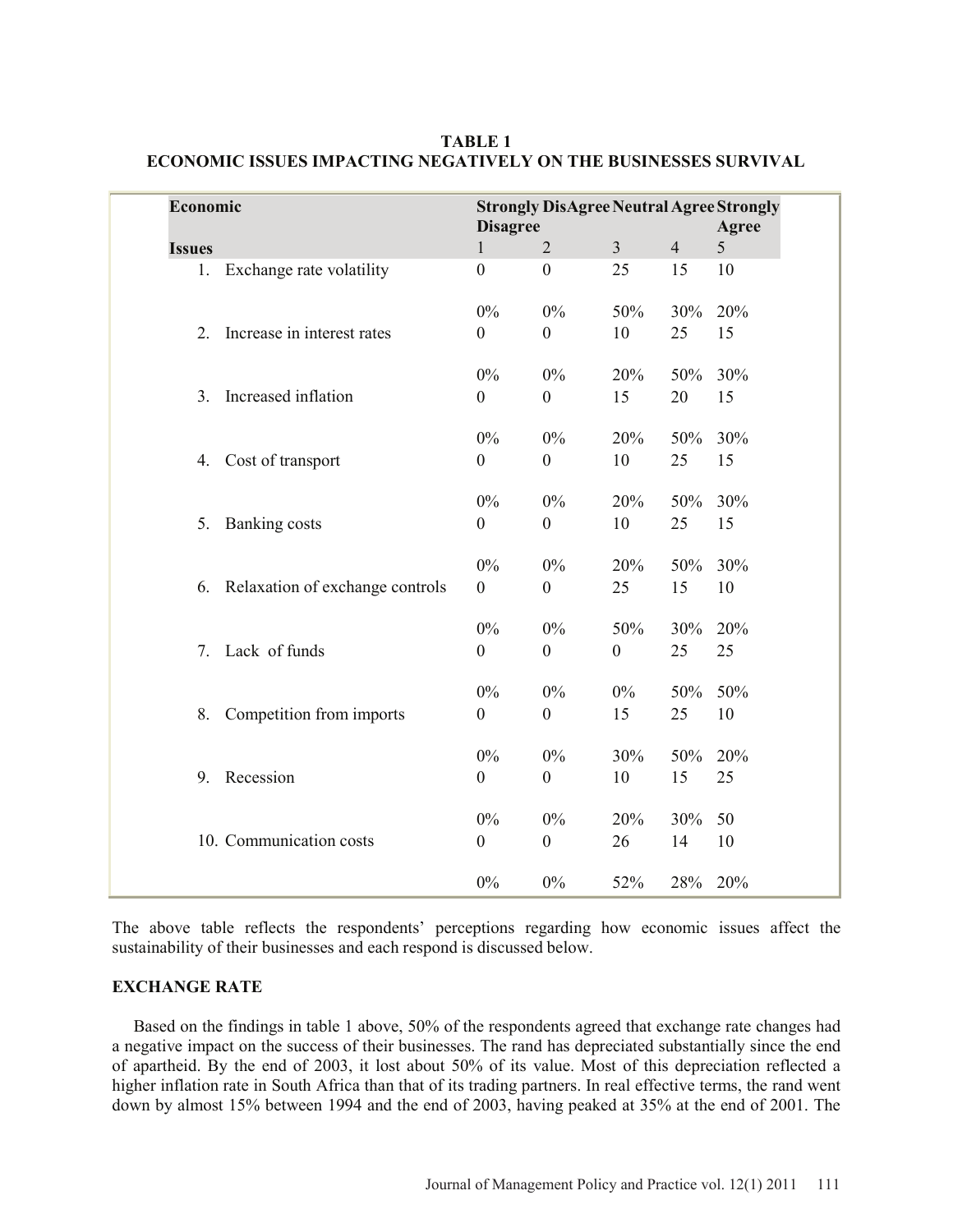currency experienced considerable volatility during this time, as some crisis patterns developed in 1998 and in 2001, with sudden depreciation followed by a recovery. Fluctuations in the real exchange rate may be of great concern to policymakers and businesses. They may have a disruptive impact on trade flows if hedging is costly or incomplete. They may also deter investment decisions associated with such trade flows.

The rand has slumped over 30 percent against the dollar in 2008, due wave of risk aversion as global economies grapple with the fall-out from a financial crisis with its roots in the U.S. mortgage market. The rand is unlikely be rewarded from a cut in interest rates in the current climate. Nevertheless, the outlooks for the global economy and South Africa have continued to darken since then. A tsunami of weak economic indicators in recent weeks has bolstered the case for the bank to begin cutting rates at its December 2007 meeting. This is imminent considering the car repossessions and looming job retrenchments anticipated. It appears that the Reserve Bank's Monetary Policy is left with little choice but to cut the interest rates to build economic confidence. It is therefore believed that the South African Reserve bank will take its cue from its major international peers who recently cut their interest rates. It emerged that the European Central Bank cut their interest rates by 2.5% whilst Bank of England reduced their interest by 2%.

#### **INCREASE IN INTEREST RATES**

The majority (80%) of the respondents felt that an increase in interest rates and inflation did on the whole affect small businesses and this essentially means that when interest rates are high, consumers may not have enough money to spend. News that growth slowed to 4,5% in the second quarter of 2007 is unlikely on its own to convince the South African Reserve Bank (SARB) to keep interest rates steady, given its mandate to fight inflation. But the cumulative three percentage point increase in lending rates since June 2007 is just starting to bite, and there is still a good chance that rates will be raised again in 2008 to curb price pressures. Economic data is confirming that the South African economy is taking strain from falling domestic demand, a trend which is exacerbated by the weakening global landscape. The response in currency markets to the rate cuts shows that foreign exchange traders are no longer rewarding the currencies of central banks taking aggressive easing measures.

# **INCREASED INFLATION**

The majority (80%) of the respondents felt that an increase in inflation on the whole affect small businesses. Consumer inflation excluding interest on mortgage bonds (CPIX) - the measure used by the SARB for its inflation target - is expected to surge to 9,4% year-on-year in February 2008 from 8,8% a month ago, an I-Net Bridge survey found. This will be the eleventh month running that CPIX has been above the 6% upper target limit and will be significantly higher than the 4,9% seen a year ago.

Stats SA attests that food inflation had climbed to 13,4% year-on-year, continuing its upward trend. Energy prices were also expected to remain key pressures for inflation after a 6% jump in domestic fuel prices in December. It does not deter the fact that inflation could rise even further by the time the next set of figures comes out. Price pressures are strongly evident in this economy. The annual increase of 7,2% in the CPI for the historical metropolitan areas was mainly due to relatively large annual contributions in the price indices for food  $(+2.7$  percentage points), housing  $(2.0)$ , medical care  $(0.5)$ , household operations  $(0.4)$ , transport  $(0.4)$ , education  $(0.4)$  and fuel and power  $(0.3)$ .

#### **COST OF TRANSPORT**

As a result of changes in the political context that have opened South Africa to the world, economic reality for South Africa has evolved dramatically in the last five years. For the first time in decades, South Africa has been exposed to the forces of globalization and, as a result, has become far more linked into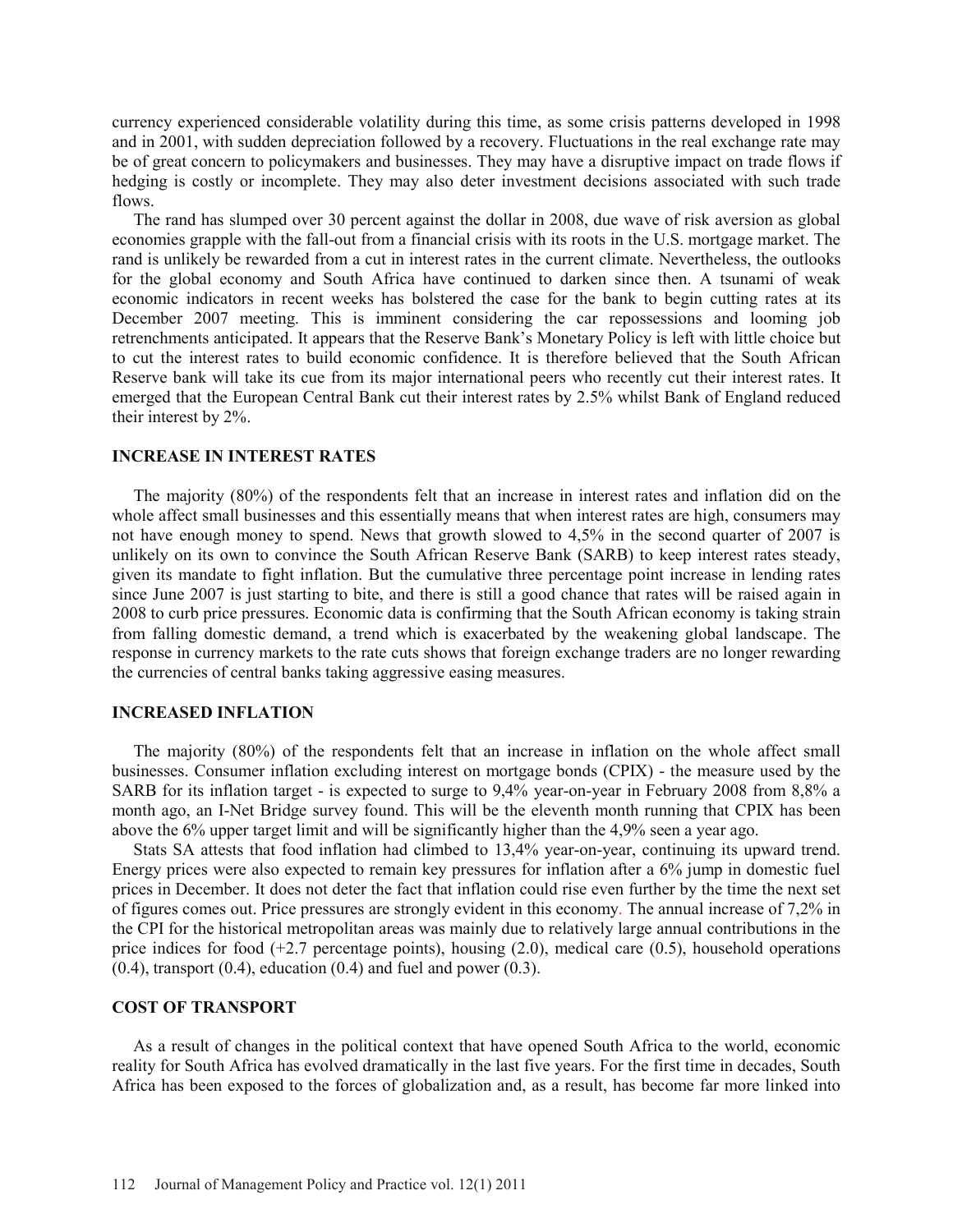patterns occurring in the larger global economy. This manifests itself in nearly every aspect of the economy, from currency valuation to transport technologies.

## **LACK OF FUNDS**

South Africa has limited financial resources and this has been confirmed by 100% of the respondents who indicate that funding is a problem. In most instances, the commercial banks are not willing to provide funding because most of the entrepreneurs do not have collateral securities. Findings confirm what (Rankhumise, 2009; Mutezo, 2005) found that banks are still doubtful in financing SMMEs due to the fact that they are deemed to be high risk borrowers. Funds are essential for start up or the expansion of the operations.

# **COMPETITION FROM IMPORTS**

Based on the findings from table 1 above, 100% of the respondents saw competition from imports as a barrier to their business. The South African economy remains relatively concentrated, especially in upstream production sectors such as iron and steel, paper and chemicals, and inputs such as telecommunications and energy. In some cases market structure negatively influences the possibilities of downstream production or service industry development. Competition law and industrial policies need to be strengthened to counteract these factors. The mediocre performance of the small, medium and micro business sector in terms of contribution to GDP and employment partly arises from the sub-optimal regulatory environment.

# **RECESSION**

From the survey findings, it emerged that 100% of the respondents agreed that recession is affecting them. The impact is in such a way that some of the business may not survive in the closer future and some is negotiating with the employees for retrenchment options. The situation needs government intervention such as stimulus package to rescue the badly affected businesses.

# **COMMUNICATIONS COSTS**

All respondents (100%) agreed that communication can be a huge cost to small businesses. South Africa's established and sophisticated indigenous information communication and technology (ICT) and electronics sector comprises more than 3 000 companies and was ranked 22nd in 2001 in terms of the total worldwide information technology (IT) spend. Growing at a rate of 50% per annum and fourthfastest growing cellphone market in the world, the South African GSM cell phone market has three operators: Vodacom, MTN and CellC. The cost relating to communication is believed to be high considering the fact that most of the entrepreneurs are using cell phones.

## **LIMITATIONS OF THE STUDY**

The study focused only in the Mamelodi municipality and as such the researchers are unable to claim any generalization of the findings. Since participation was said to be voluntary, it can be that there may have been some differences in responses with those who did not choose to complete the questionnaires. Finally, another study could be important on a broader scale preferably in the entire Gauteng as a province or include SMMEs in other provinces with the view of exploring further the findings of this specific study so as to allow for generalization.